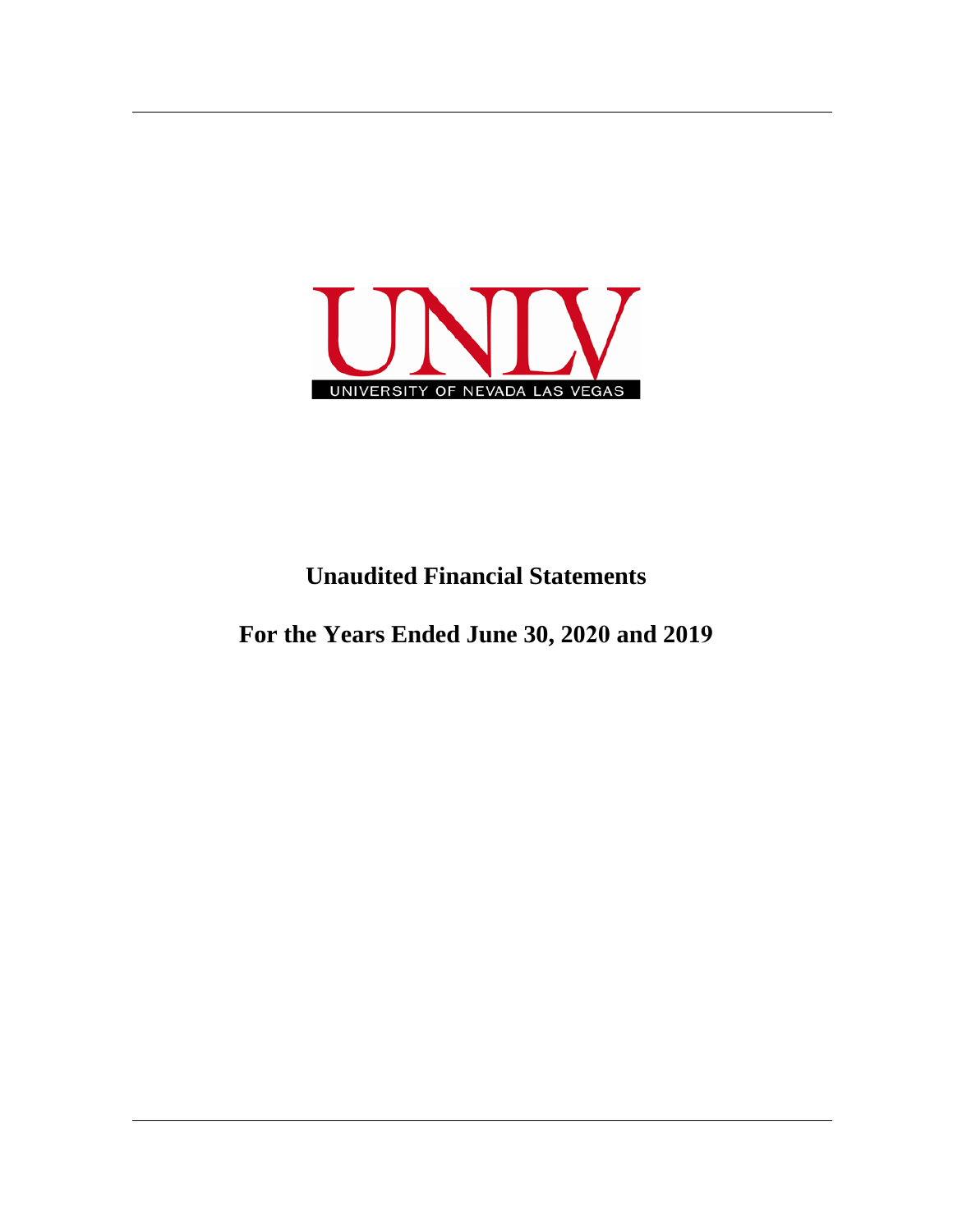# **UNIVERSITY OF NEVADA, LAS VEGAS STATEMENTS OF NET POSITION AS OF JUNE 30, 2020 AND 2019 UNAUDITED**

|                                                      | University               |                            | <b>Organizations</b> |                             |
|------------------------------------------------------|--------------------------|----------------------------|----------------------|-----------------------------|
|                                                      | 2020                     | 2019                       | 2020                 | 2019                        |
| <b>Assets</b>                                        |                          |                            |                      |                             |
| <b>Current Assets:</b>                               |                          |                            |                      |                             |
| Cash and cash equivalents                            | \$<br>5,767,000          | $\mathbb{S}$<br>39,599,000 | \$<br>11,357,000     | S<br>13,865,000             |
| Restricted cash and cash equivalents                 |                          |                            | 5,163,000            |                             |
| Short-term investments                               | 347,086,000              | 323,405,000                | 61,039,000           | 63,499,000                  |
| Accounts receivable, net                             | 14,028,000               | 8,315,000                  | 1,728,000            | 2,005,000                   |
| Due from related institutions                        |                          |                            |                      |                             |
| Due from system related organizations                | 5,949,000                | 4,423,000                  | 17,398,000           | 153,000                     |
| Receivable from U.S. Government                      | 20,493,000               | 34,713,000                 |                      |                             |
| Receivable from State of Nevada                      | 2,735,000                | 14,031,000                 |                      |                             |
| Current portion of pledges receivable, net           |                          |                            | 19,079,000           | 17,205,000                  |
| Patient accounts receivable, net                     |                          |                            | 6,991,000            | 8,867,000                   |
| Accrued interest receivable                          |                          |                            | 765,000              | 793,000                     |
| Current portion of loans receivable, net             | 317,000                  | 322,000                    |                      |                             |
| Inventories                                          | 1,866,000                | 1,688,000                  | 295,000              | 319,000                     |
| Current portion of prepaid expenditures and deposits | 8,403,000                | 6,214,000                  | 126,000              | 405,000                     |
| Other current assets                                 | 1,442,000                | 1,330,000                  | 58,000               | 49,000                      |
| <b>Total Current Assets</b>                          | 408,086,000              | 434,040,000                | 123,999,000          | 107,160,000                 |
| Noncurrent Assets:                                   |                          |                            |                      |                             |
| Cash held by State Treasurer                         | 15,464,000               | 41,349,000                 |                      |                             |
| Restricted cash and cash equivalents                 | 29,111,000               | 24,169,000                 |                      |                             |
| Due from related institutions                        |                          |                            |                      |                             |
| Due from system related organizations                | 13,067,000               | 14,700,000                 |                      |                             |
| Pledges receivable, net                              |                          |                            | 24,543,000           | 22,396,000                  |
| Receivable from State of Nevada                      | 708,000                  | 1,372,000                  |                      |                             |
| Investments                                          |                          |                            | 75,941,000           | 79,422,000                  |
| Endowment investments                                | 52,520,000               | 55,892,000                 | 210,087,000          | 193,152,000                 |
| Loans receivable, net                                | 1,882,000                | 2,016,000                  |                      |                             |
| Long-term prepaid expenditures and deposits          | 102,000                  | 175,000                    |                      |                             |
| Assets held in charitable remainder trusts           | $\overline{\phantom{a}}$ |                            | 1,173,000            | 1,215,000                   |
| Capital assets, net                                  | 959,156,000              | 949,696,000                | 6,513,000            | 7,978,000                   |
| Other assets                                         |                          | 1,247,000                  | 13,555,000           | 13,873,000                  |
| <b>Total Noncurrent Assets</b>                       | 1,072,010,000            | 1,090,616,000              | 331,812,000          | 318,036,000                 |
| <b>Total Assets</b>                                  | \$1,480,096,000          | \$1,524,656,000            | \$<br>455,811,000    | $\mathbb{S}$<br>425,196,000 |
| <b>Deferred Outflows of Resources</b>                |                          |                            |                      |                             |
| Pension related                                      | \$<br>28,575,000         | \$<br>24,908,000           |                      |                             |
| OPEB related                                         | 12,410,000               | 6,919,000                  |                      |                             |
| Intra-entity sales of future revenues                |                          |                            | 185,000              | 274,000                     |
| Debt cost on bond refunding                          | 3,942,000                | 4,308,000                  |                      |                             |
| <b>Total Deferred Outflows of Resources</b>          | 44,927,000               | 36,135,000                 | 185,000              | 274,000                     |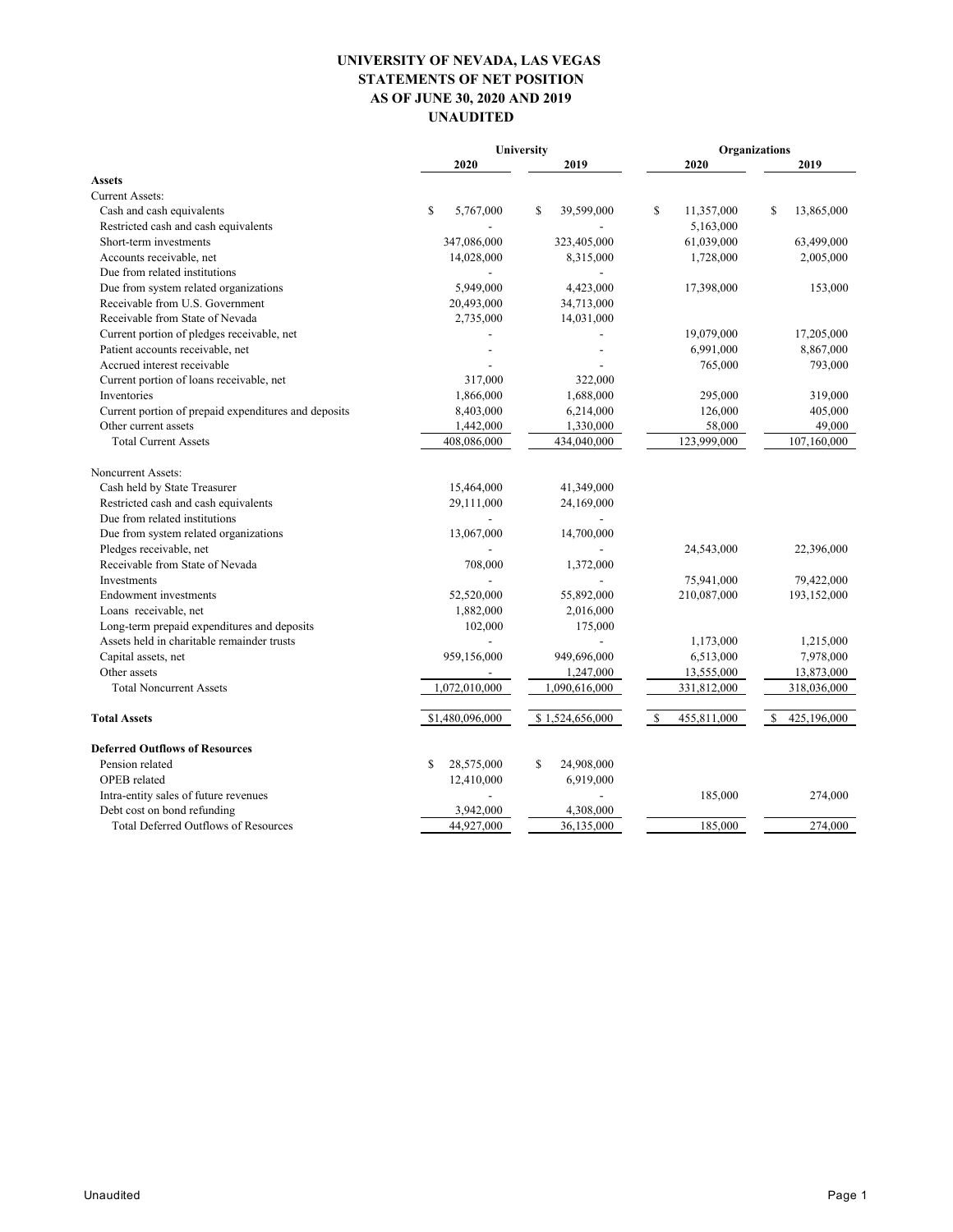# **UNIVERSITY OF NEVADA, LAS VEGAS STATEMENTS OF NET POSITION AS OF JUNE 30, 2020 AND 2019 UNAUDITED**

| 2020<br>2019<br>2020<br>2019<br><b>Liabilities</b><br>Current Liabilities:<br>2,299,000<br>Accounts payable<br>14,133,000<br>23,792,000<br>1,922,000<br>Accrued payroll and related liabilities<br>35,532,000<br>34,305,000<br>1,253,000<br>1,347,000<br>Unemployment insurance and worker's compensation liability<br>1,899,000<br>1,700,000<br>Due to related institutions<br>9,120,000<br>5,445,000<br>Due to system related organizations<br>17,398,000<br>5,949,000<br>153,000<br>4,435,000<br>Current portion of compensated absences<br>17,901,000<br>15,504,000<br>Current portion of long term debt<br>23,324,000<br>22,652,000<br>Current portion of obligations under capital leases<br>254,000<br>240,000<br>$\overline{\phantom{a}}$<br>Accrued interest payable<br>4,950,000<br>4,928,000<br>Unearned revenue<br>22,449,000<br>27,823,000<br>114,000<br>114,000<br>Funds held in trust for others<br>4,704,000<br>1,538,000<br>Current portion of Liability under charitable remainder trusts<br>29,000<br>32,000<br>Other current liabilities<br>153,000<br>19,578,000<br>1,912,000<br>148,397,000<br>141,006,000<br>29,102,000<br>10,376,000<br><b>Total Current Liabilities</b><br>Noncurrent Liabilities:<br>Unearned revenue<br>462,000<br>544,000<br>Refundable advances under federal loan program<br>2,264,000<br>2,627,000<br>9,159,000<br>Compensated absences<br>7,194,000<br>Long term debt<br>239,899,000<br>234,236,000<br>Obligations under capital leases<br>199,000<br>453,000<br>Liability under charitable remainder trusts<br>105,000<br>149,000<br>$\overline{a}$<br>Due to system related organizations<br>13,067,000<br>14,700,000<br>Net pension liability<br>137,610,000<br>132,491,000<br>Net OPEB liability<br>215,294,000<br>235,634,000<br>Other liabilities<br>3,055,000<br>707,000<br>619,365,000<br>598,049,000<br><b>Total Noncurrent Liabilities</b><br>16,426,000<br>16,009,000<br>45,528,000<br>26,385,000<br><b>Total Liabilities</b><br>767,762,000<br>739,055,000<br><b>Deferred Inflows of Resources</b><br>Pension related<br>9,393,000<br>5,297,000<br>OPEB related<br>14,315,000<br>14,436,000<br>Service Concession Arrangements<br>2,645,000<br>1,265,000<br>Endowment pledge donations, net<br>Split-interest agreements<br>857,000<br>857,000<br>Deferred lease revenue<br>6,526,000<br>6,621,000<br>24,973,000<br>22,378,000<br>7,383,000<br>Total Deferred Inflows of Resources<br>7,478,000<br>732,288,000<br>799,358,000<br>403,085,000<br>391,607,000<br><b>Total Net Position</b><br><b>Net Position consist of:</b><br>736,087,000<br>704,787,000<br>6,175,000<br>7,307,000<br>Net Investment in Capital Assets<br>Restricted for:<br>Nonexpendable<br>12,091,000<br>12,102,000<br>166,664,000<br>155,182,000<br>Expendable<br>Scholarships, research and instruction<br>48,806,000<br>54,473,000<br>218,176,000<br>219,765,000<br>Loans<br>626,000<br>681,000<br>Capital projects<br>8,080,000<br>62,685,000<br>Debt service<br>12,749,000<br>12,142,000<br>Unrestricted<br>9,353,000<br>(86, 151, 000)<br>(47,512,000)<br>12,070,000<br>391,607,000<br><b>Total Net Position</b><br>732,288,000<br>799,358,000<br>S<br>403,085,000<br>\$<br>S | University | Organizations |  |  |
|---------------------------------------------------------------------------------------------------------------------------------------------------------------------------------------------------------------------------------------------------------------------------------------------------------------------------------------------------------------------------------------------------------------------------------------------------------------------------------------------------------------------------------------------------------------------------------------------------------------------------------------------------------------------------------------------------------------------------------------------------------------------------------------------------------------------------------------------------------------------------------------------------------------------------------------------------------------------------------------------------------------------------------------------------------------------------------------------------------------------------------------------------------------------------------------------------------------------------------------------------------------------------------------------------------------------------------------------------------------------------------------------------------------------------------------------------------------------------------------------------------------------------------------------------------------------------------------------------------------------------------------------------------------------------------------------------------------------------------------------------------------------------------------------------------------------------------------------------------------------------------------------------------------------------------------------------------------------------------------------------------------------------------------------------------------------------------------------------------------------------------------------------------------------------------------------------------------------------------------------------------------------------------------------------------------------------------------------------------------------------------------------------------------------------------------------------------------------------------------------------------------------------------------------------------------------------------------------------------------------------------------------------------------------------------------------------------------------------------------------------------------------------------------------------------------------------------------------------------------------------------------------------------------------------------------------------------------------------------------------------------------------------------------------------------------------------------------------------------------------------------------------------------------------------------------------------------------------|------------|---------------|--|--|
|                                                                                                                                                                                                                                                                                                                                                                                                                                                                                                                                                                                                                                                                                                                                                                                                                                                                                                                                                                                                                                                                                                                                                                                                                                                                                                                                                                                                                                                                                                                                                                                                                                                                                                                                                                                                                                                                                                                                                                                                                                                                                                                                                                                                                                                                                                                                                                                                                                                                                                                                                                                                                                                                                                                                                                                                                                                                                                                                                                                                                                                                                                                                                                                                                     |            |               |  |  |
|                                                                                                                                                                                                                                                                                                                                                                                                                                                                                                                                                                                                                                                                                                                                                                                                                                                                                                                                                                                                                                                                                                                                                                                                                                                                                                                                                                                                                                                                                                                                                                                                                                                                                                                                                                                                                                                                                                                                                                                                                                                                                                                                                                                                                                                                                                                                                                                                                                                                                                                                                                                                                                                                                                                                                                                                                                                                                                                                                                                                                                                                                                                                                                                                                     |            |               |  |  |
|                                                                                                                                                                                                                                                                                                                                                                                                                                                                                                                                                                                                                                                                                                                                                                                                                                                                                                                                                                                                                                                                                                                                                                                                                                                                                                                                                                                                                                                                                                                                                                                                                                                                                                                                                                                                                                                                                                                                                                                                                                                                                                                                                                                                                                                                                                                                                                                                                                                                                                                                                                                                                                                                                                                                                                                                                                                                                                                                                                                                                                                                                                                                                                                                                     |            |               |  |  |
|                                                                                                                                                                                                                                                                                                                                                                                                                                                                                                                                                                                                                                                                                                                                                                                                                                                                                                                                                                                                                                                                                                                                                                                                                                                                                                                                                                                                                                                                                                                                                                                                                                                                                                                                                                                                                                                                                                                                                                                                                                                                                                                                                                                                                                                                                                                                                                                                                                                                                                                                                                                                                                                                                                                                                                                                                                                                                                                                                                                                                                                                                                                                                                                                                     |            |               |  |  |
|                                                                                                                                                                                                                                                                                                                                                                                                                                                                                                                                                                                                                                                                                                                                                                                                                                                                                                                                                                                                                                                                                                                                                                                                                                                                                                                                                                                                                                                                                                                                                                                                                                                                                                                                                                                                                                                                                                                                                                                                                                                                                                                                                                                                                                                                                                                                                                                                                                                                                                                                                                                                                                                                                                                                                                                                                                                                                                                                                                                                                                                                                                                                                                                                                     |            |               |  |  |
|                                                                                                                                                                                                                                                                                                                                                                                                                                                                                                                                                                                                                                                                                                                                                                                                                                                                                                                                                                                                                                                                                                                                                                                                                                                                                                                                                                                                                                                                                                                                                                                                                                                                                                                                                                                                                                                                                                                                                                                                                                                                                                                                                                                                                                                                                                                                                                                                                                                                                                                                                                                                                                                                                                                                                                                                                                                                                                                                                                                                                                                                                                                                                                                                                     |            |               |  |  |
|                                                                                                                                                                                                                                                                                                                                                                                                                                                                                                                                                                                                                                                                                                                                                                                                                                                                                                                                                                                                                                                                                                                                                                                                                                                                                                                                                                                                                                                                                                                                                                                                                                                                                                                                                                                                                                                                                                                                                                                                                                                                                                                                                                                                                                                                                                                                                                                                                                                                                                                                                                                                                                                                                                                                                                                                                                                                                                                                                                                                                                                                                                                                                                                                                     |            |               |  |  |
|                                                                                                                                                                                                                                                                                                                                                                                                                                                                                                                                                                                                                                                                                                                                                                                                                                                                                                                                                                                                                                                                                                                                                                                                                                                                                                                                                                                                                                                                                                                                                                                                                                                                                                                                                                                                                                                                                                                                                                                                                                                                                                                                                                                                                                                                                                                                                                                                                                                                                                                                                                                                                                                                                                                                                                                                                                                                                                                                                                                                                                                                                                                                                                                                                     |            |               |  |  |
|                                                                                                                                                                                                                                                                                                                                                                                                                                                                                                                                                                                                                                                                                                                                                                                                                                                                                                                                                                                                                                                                                                                                                                                                                                                                                                                                                                                                                                                                                                                                                                                                                                                                                                                                                                                                                                                                                                                                                                                                                                                                                                                                                                                                                                                                                                                                                                                                                                                                                                                                                                                                                                                                                                                                                                                                                                                                                                                                                                                                                                                                                                                                                                                                                     |            |               |  |  |
|                                                                                                                                                                                                                                                                                                                                                                                                                                                                                                                                                                                                                                                                                                                                                                                                                                                                                                                                                                                                                                                                                                                                                                                                                                                                                                                                                                                                                                                                                                                                                                                                                                                                                                                                                                                                                                                                                                                                                                                                                                                                                                                                                                                                                                                                                                                                                                                                                                                                                                                                                                                                                                                                                                                                                                                                                                                                                                                                                                                                                                                                                                                                                                                                                     |            |               |  |  |
|                                                                                                                                                                                                                                                                                                                                                                                                                                                                                                                                                                                                                                                                                                                                                                                                                                                                                                                                                                                                                                                                                                                                                                                                                                                                                                                                                                                                                                                                                                                                                                                                                                                                                                                                                                                                                                                                                                                                                                                                                                                                                                                                                                                                                                                                                                                                                                                                                                                                                                                                                                                                                                                                                                                                                                                                                                                                                                                                                                                                                                                                                                                                                                                                                     |            |               |  |  |
|                                                                                                                                                                                                                                                                                                                                                                                                                                                                                                                                                                                                                                                                                                                                                                                                                                                                                                                                                                                                                                                                                                                                                                                                                                                                                                                                                                                                                                                                                                                                                                                                                                                                                                                                                                                                                                                                                                                                                                                                                                                                                                                                                                                                                                                                                                                                                                                                                                                                                                                                                                                                                                                                                                                                                                                                                                                                                                                                                                                                                                                                                                                                                                                                                     |            |               |  |  |
|                                                                                                                                                                                                                                                                                                                                                                                                                                                                                                                                                                                                                                                                                                                                                                                                                                                                                                                                                                                                                                                                                                                                                                                                                                                                                                                                                                                                                                                                                                                                                                                                                                                                                                                                                                                                                                                                                                                                                                                                                                                                                                                                                                                                                                                                                                                                                                                                                                                                                                                                                                                                                                                                                                                                                                                                                                                                                                                                                                                                                                                                                                                                                                                                                     |            |               |  |  |
|                                                                                                                                                                                                                                                                                                                                                                                                                                                                                                                                                                                                                                                                                                                                                                                                                                                                                                                                                                                                                                                                                                                                                                                                                                                                                                                                                                                                                                                                                                                                                                                                                                                                                                                                                                                                                                                                                                                                                                                                                                                                                                                                                                                                                                                                                                                                                                                                                                                                                                                                                                                                                                                                                                                                                                                                                                                                                                                                                                                                                                                                                                                                                                                                                     |            |               |  |  |
|                                                                                                                                                                                                                                                                                                                                                                                                                                                                                                                                                                                                                                                                                                                                                                                                                                                                                                                                                                                                                                                                                                                                                                                                                                                                                                                                                                                                                                                                                                                                                                                                                                                                                                                                                                                                                                                                                                                                                                                                                                                                                                                                                                                                                                                                                                                                                                                                                                                                                                                                                                                                                                                                                                                                                                                                                                                                                                                                                                                                                                                                                                                                                                                                                     |            |               |  |  |
|                                                                                                                                                                                                                                                                                                                                                                                                                                                                                                                                                                                                                                                                                                                                                                                                                                                                                                                                                                                                                                                                                                                                                                                                                                                                                                                                                                                                                                                                                                                                                                                                                                                                                                                                                                                                                                                                                                                                                                                                                                                                                                                                                                                                                                                                                                                                                                                                                                                                                                                                                                                                                                                                                                                                                                                                                                                                                                                                                                                                                                                                                                                                                                                                                     |            |               |  |  |
|                                                                                                                                                                                                                                                                                                                                                                                                                                                                                                                                                                                                                                                                                                                                                                                                                                                                                                                                                                                                                                                                                                                                                                                                                                                                                                                                                                                                                                                                                                                                                                                                                                                                                                                                                                                                                                                                                                                                                                                                                                                                                                                                                                                                                                                                                                                                                                                                                                                                                                                                                                                                                                                                                                                                                                                                                                                                                                                                                                                                                                                                                                                                                                                                                     |            |               |  |  |
|                                                                                                                                                                                                                                                                                                                                                                                                                                                                                                                                                                                                                                                                                                                                                                                                                                                                                                                                                                                                                                                                                                                                                                                                                                                                                                                                                                                                                                                                                                                                                                                                                                                                                                                                                                                                                                                                                                                                                                                                                                                                                                                                                                                                                                                                                                                                                                                                                                                                                                                                                                                                                                                                                                                                                                                                                                                                                                                                                                                                                                                                                                                                                                                                                     |            |               |  |  |
|                                                                                                                                                                                                                                                                                                                                                                                                                                                                                                                                                                                                                                                                                                                                                                                                                                                                                                                                                                                                                                                                                                                                                                                                                                                                                                                                                                                                                                                                                                                                                                                                                                                                                                                                                                                                                                                                                                                                                                                                                                                                                                                                                                                                                                                                                                                                                                                                                                                                                                                                                                                                                                                                                                                                                                                                                                                                                                                                                                                                                                                                                                                                                                                                                     |            |               |  |  |
|                                                                                                                                                                                                                                                                                                                                                                                                                                                                                                                                                                                                                                                                                                                                                                                                                                                                                                                                                                                                                                                                                                                                                                                                                                                                                                                                                                                                                                                                                                                                                                                                                                                                                                                                                                                                                                                                                                                                                                                                                                                                                                                                                                                                                                                                                                                                                                                                                                                                                                                                                                                                                                                                                                                                                                                                                                                                                                                                                                                                                                                                                                                                                                                                                     |            |               |  |  |
|                                                                                                                                                                                                                                                                                                                                                                                                                                                                                                                                                                                                                                                                                                                                                                                                                                                                                                                                                                                                                                                                                                                                                                                                                                                                                                                                                                                                                                                                                                                                                                                                                                                                                                                                                                                                                                                                                                                                                                                                                                                                                                                                                                                                                                                                                                                                                                                                                                                                                                                                                                                                                                                                                                                                                                                                                                                                                                                                                                                                                                                                                                                                                                                                                     |            |               |  |  |
|                                                                                                                                                                                                                                                                                                                                                                                                                                                                                                                                                                                                                                                                                                                                                                                                                                                                                                                                                                                                                                                                                                                                                                                                                                                                                                                                                                                                                                                                                                                                                                                                                                                                                                                                                                                                                                                                                                                                                                                                                                                                                                                                                                                                                                                                                                                                                                                                                                                                                                                                                                                                                                                                                                                                                                                                                                                                                                                                                                                                                                                                                                                                                                                                                     |            |               |  |  |
|                                                                                                                                                                                                                                                                                                                                                                                                                                                                                                                                                                                                                                                                                                                                                                                                                                                                                                                                                                                                                                                                                                                                                                                                                                                                                                                                                                                                                                                                                                                                                                                                                                                                                                                                                                                                                                                                                                                                                                                                                                                                                                                                                                                                                                                                                                                                                                                                                                                                                                                                                                                                                                                                                                                                                                                                                                                                                                                                                                                                                                                                                                                                                                                                                     |            |               |  |  |
|                                                                                                                                                                                                                                                                                                                                                                                                                                                                                                                                                                                                                                                                                                                                                                                                                                                                                                                                                                                                                                                                                                                                                                                                                                                                                                                                                                                                                                                                                                                                                                                                                                                                                                                                                                                                                                                                                                                                                                                                                                                                                                                                                                                                                                                                                                                                                                                                                                                                                                                                                                                                                                                                                                                                                                                                                                                                                                                                                                                                                                                                                                                                                                                                                     |            |               |  |  |
|                                                                                                                                                                                                                                                                                                                                                                                                                                                                                                                                                                                                                                                                                                                                                                                                                                                                                                                                                                                                                                                                                                                                                                                                                                                                                                                                                                                                                                                                                                                                                                                                                                                                                                                                                                                                                                                                                                                                                                                                                                                                                                                                                                                                                                                                                                                                                                                                                                                                                                                                                                                                                                                                                                                                                                                                                                                                                                                                                                                                                                                                                                                                                                                                                     |            |               |  |  |
|                                                                                                                                                                                                                                                                                                                                                                                                                                                                                                                                                                                                                                                                                                                                                                                                                                                                                                                                                                                                                                                                                                                                                                                                                                                                                                                                                                                                                                                                                                                                                                                                                                                                                                                                                                                                                                                                                                                                                                                                                                                                                                                                                                                                                                                                                                                                                                                                                                                                                                                                                                                                                                                                                                                                                                                                                                                                                                                                                                                                                                                                                                                                                                                                                     |            |               |  |  |
|                                                                                                                                                                                                                                                                                                                                                                                                                                                                                                                                                                                                                                                                                                                                                                                                                                                                                                                                                                                                                                                                                                                                                                                                                                                                                                                                                                                                                                                                                                                                                                                                                                                                                                                                                                                                                                                                                                                                                                                                                                                                                                                                                                                                                                                                                                                                                                                                                                                                                                                                                                                                                                                                                                                                                                                                                                                                                                                                                                                                                                                                                                                                                                                                                     |            |               |  |  |
|                                                                                                                                                                                                                                                                                                                                                                                                                                                                                                                                                                                                                                                                                                                                                                                                                                                                                                                                                                                                                                                                                                                                                                                                                                                                                                                                                                                                                                                                                                                                                                                                                                                                                                                                                                                                                                                                                                                                                                                                                                                                                                                                                                                                                                                                                                                                                                                                                                                                                                                                                                                                                                                                                                                                                                                                                                                                                                                                                                                                                                                                                                                                                                                                                     |            |               |  |  |
|                                                                                                                                                                                                                                                                                                                                                                                                                                                                                                                                                                                                                                                                                                                                                                                                                                                                                                                                                                                                                                                                                                                                                                                                                                                                                                                                                                                                                                                                                                                                                                                                                                                                                                                                                                                                                                                                                                                                                                                                                                                                                                                                                                                                                                                                                                                                                                                                                                                                                                                                                                                                                                                                                                                                                                                                                                                                                                                                                                                                                                                                                                                                                                                                                     |            |               |  |  |
|                                                                                                                                                                                                                                                                                                                                                                                                                                                                                                                                                                                                                                                                                                                                                                                                                                                                                                                                                                                                                                                                                                                                                                                                                                                                                                                                                                                                                                                                                                                                                                                                                                                                                                                                                                                                                                                                                                                                                                                                                                                                                                                                                                                                                                                                                                                                                                                                                                                                                                                                                                                                                                                                                                                                                                                                                                                                                                                                                                                                                                                                                                                                                                                                                     |            |               |  |  |
|                                                                                                                                                                                                                                                                                                                                                                                                                                                                                                                                                                                                                                                                                                                                                                                                                                                                                                                                                                                                                                                                                                                                                                                                                                                                                                                                                                                                                                                                                                                                                                                                                                                                                                                                                                                                                                                                                                                                                                                                                                                                                                                                                                                                                                                                                                                                                                                                                                                                                                                                                                                                                                                                                                                                                                                                                                                                                                                                                                                                                                                                                                                                                                                                                     |            |               |  |  |
|                                                                                                                                                                                                                                                                                                                                                                                                                                                                                                                                                                                                                                                                                                                                                                                                                                                                                                                                                                                                                                                                                                                                                                                                                                                                                                                                                                                                                                                                                                                                                                                                                                                                                                                                                                                                                                                                                                                                                                                                                                                                                                                                                                                                                                                                                                                                                                                                                                                                                                                                                                                                                                                                                                                                                                                                                                                                                                                                                                                                                                                                                                                                                                                                                     |            |               |  |  |
|                                                                                                                                                                                                                                                                                                                                                                                                                                                                                                                                                                                                                                                                                                                                                                                                                                                                                                                                                                                                                                                                                                                                                                                                                                                                                                                                                                                                                                                                                                                                                                                                                                                                                                                                                                                                                                                                                                                                                                                                                                                                                                                                                                                                                                                                                                                                                                                                                                                                                                                                                                                                                                                                                                                                                                                                                                                                                                                                                                                                                                                                                                                                                                                                                     |            |               |  |  |
|                                                                                                                                                                                                                                                                                                                                                                                                                                                                                                                                                                                                                                                                                                                                                                                                                                                                                                                                                                                                                                                                                                                                                                                                                                                                                                                                                                                                                                                                                                                                                                                                                                                                                                                                                                                                                                                                                                                                                                                                                                                                                                                                                                                                                                                                                                                                                                                                                                                                                                                                                                                                                                                                                                                                                                                                                                                                                                                                                                                                                                                                                                                                                                                                                     |            |               |  |  |
|                                                                                                                                                                                                                                                                                                                                                                                                                                                                                                                                                                                                                                                                                                                                                                                                                                                                                                                                                                                                                                                                                                                                                                                                                                                                                                                                                                                                                                                                                                                                                                                                                                                                                                                                                                                                                                                                                                                                                                                                                                                                                                                                                                                                                                                                                                                                                                                                                                                                                                                                                                                                                                                                                                                                                                                                                                                                                                                                                                                                                                                                                                                                                                                                                     |            |               |  |  |
|                                                                                                                                                                                                                                                                                                                                                                                                                                                                                                                                                                                                                                                                                                                                                                                                                                                                                                                                                                                                                                                                                                                                                                                                                                                                                                                                                                                                                                                                                                                                                                                                                                                                                                                                                                                                                                                                                                                                                                                                                                                                                                                                                                                                                                                                                                                                                                                                                                                                                                                                                                                                                                                                                                                                                                                                                                                                                                                                                                                                                                                                                                                                                                                                                     |            |               |  |  |
|                                                                                                                                                                                                                                                                                                                                                                                                                                                                                                                                                                                                                                                                                                                                                                                                                                                                                                                                                                                                                                                                                                                                                                                                                                                                                                                                                                                                                                                                                                                                                                                                                                                                                                                                                                                                                                                                                                                                                                                                                                                                                                                                                                                                                                                                                                                                                                                                                                                                                                                                                                                                                                                                                                                                                                                                                                                                                                                                                                                                                                                                                                                                                                                                                     |            |               |  |  |
|                                                                                                                                                                                                                                                                                                                                                                                                                                                                                                                                                                                                                                                                                                                                                                                                                                                                                                                                                                                                                                                                                                                                                                                                                                                                                                                                                                                                                                                                                                                                                                                                                                                                                                                                                                                                                                                                                                                                                                                                                                                                                                                                                                                                                                                                                                                                                                                                                                                                                                                                                                                                                                                                                                                                                                                                                                                                                                                                                                                                                                                                                                                                                                                                                     |            |               |  |  |
|                                                                                                                                                                                                                                                                                                                                                                                                                                                                                                                                                                                                                                                                                                                                                                                                                                                                                                                                                                                                                                                                                                                                                                                                                                                                                                                                                                                                                                                                                                                                                                                                                                                                                                                                                                                                                                                                                                                                                                                                                                                                                                                                                                                                                                                                                                                                                                                                                                                                                                                                                                                                                                                                                                                                                                                                                                                                                                                                                                                                                                                                                                                                                                                                                     |            |               |  |  |
|                                                                                                                                                                                                                                                                                                                                                                                                                                                                                                                                                                                                                                                                                                                                                                                                                                                                                                                                                                                                                                                                                                                                                                                                                                                                                                                                                                                                                                                                                                                                                                                                                                                                                                                                                                                                                                                                                                                                                                                                                                                                                                                                                                                                                                                                                                                                                                                                                                                                                                                                                                                                                                                                                                                                                                                                                                                                                                                                                                                                                                                                                                                                                                                                                     |            |               |  |  |
|                                                                                                                                                                                                                                                                                                                                                                                                                                                                                                                                                                                                                                                                                                                                                                                                                                                                                                                                                                                                                                                                                                                                                                                                                                                                                                                                                                                                                                                                                                                                                                                                                                                                                                                                                                                                                                                                                                                                                                                                                                                                                                                                                                                                                                                                                                                                                                                                                                                                                                                                                                                                                                                                                                                                                                                                                                                                                                                                                                                                                                                                                                                                                                                                                     |            |               |  |  |
|                                                                                                                                                                                                                                                                                                                                                                                                                                                                                                                                                                                                                                                                                                                                                                                                                                                                                                                                                                                                                                                                                                                                                                                                                                                                                                                                                                                                                                                                                                                                                                                                                                                                                                                                                                                                                                                                                                                                                                                                                                                                                                                                                                                                                                                                                                                                                                                                                                                                                                                                                                                                                                                                                                                                                                                                                                                                                                                                                                                                                                                                                                                                                                                                                     |            |               |  |  |
|                                                                                                                                                                                                                                                                                                                                                                                                                                                                                                                                                                                                                                                                                                                                                                                                                                                                                                                                                                                                                                                                                                                                                                                                                                                                                                                                                                                                                                                                                                                                                                                                                                                                                                                                                                                                                                                                                                                                                                                                                                                                                                                                                                                                                                                                                                                                                                                                                                                                                                                                                                                                                                                                                                                                                                                                                                                                                                                                                                                                                                                                                                                                                                                                                     |            |               |  |  |
|                                                                                                                                                                                                                                                                                                                                                                                                                                                                                                                                                                                                                                                                                                                                                                                                                                                                                                                                                                                                                                                                                                                                                                                                                                                                                                                                                                                                                                                                                                                                                                                                                                                                                                                                                                                                                                                                                                                                                                                                                                                                                                                                                                                                                                                                                                                                                                                                                                                                                                                                                                                                                                                                                                                                                                                                                                                                                                                                                                                                                                                                                                                                                                                                                     |            |               |  |  |
|                                                                                                                                                                                                                                                                                                                                                                                                                                                                                                                                                                                                                                                                                                                                                                                                                                                                                                                                                                                                                                                                                                                                                                                                                                                                                                                                                                                                                                                                                                                                                                                                                                                                                                                                                                                                                                                                                                                                                                                                                                                                                                                                                                                                                                                                                                                                                                                                                                                                                                                                                                                                                                                                                                                                                                                                                                                                                                                                                                                                                                                                                                                                                                                                                     |            |               |  |  |
|                                                                                                                                                                                                                                                                                                                                                                                                                                                                                                                                                                                                                                                                                                                                                                                                                                                                                                                                                                                                                                                                                                                                                                                                                                                                                                                                                                                                                                                                                                                                                                                                                                                                                                                                                                                                                                                                                                                                                                                                                                                                                                                                                                                                                                                                                                                                                                                                                                                                                                                                                                                                                                                                                                                                                                                                                                                                                                                                                                                                                                                                                                                                                                                                                     |            |               |  |  |
|                                                                                                                                                                                                                                                                                                                                                                                                                                                                                                                                                                                                                                                                                                                                                                                                                                                                                                                                                                                                                                                                                                                                                                                                                                                                                                                                                                                                                                                                                                                                                                                                                                                                                                                                                                                                                                                                                                                                                                                                                                                                                                                                                                                                                                                                                                                                                                                                                                                                                                                                                                                                                                                                                                                                                                                                                                                                                                                                                                                                                                                                                                                                                                                                                     |            |               |  |  |
|                                                                                                                                                                                                                                                                                                                                                                                                                                                                                                                                                                                                                                                                                                                                                                                                                                                                                                                                                                                                                                                                                                                                                                                                                                                                                                                                                                                                                                                                                                                                                                                                                                                                                                                                                                                                                                                                                                                                                                                                                                                                                                                                                                                                                                                                                                                                                                                                                                                                                                                                                                                                                                                                                                                                                                                                                                                                                                                                                                                                                                                                                                                                                                                                                     |            |               |  |  |
|                                                                                                                                                                                                                                                                                                                                                                                                                                                                                                                                                                                                                                                                                                                                                                                                                                                                                                                                                                                                                                                                                                                                                                                                                                                                                                                                                                                                                                                                                                                                                                                                                                                                                                                                                                                                                                                                                                                                                                                                                                                                                                                                                                                                                                                                                                                                                                                                                                                                                                                                                                                                                                                                                                                                                                                                                                                                                                                                                                                                                                                                                                                                                                                                                     |            |               |  |  |
|                                                                                                                                                                                                                                                                                                                                                                                                                                                                                                                                                                                                                                                                                                                                                                                                                                                                                                                                                                                                                                                                                                                                                                                                                                                                                                                                                                                                                                                                                                                                                                                                                                                                                                                                                                                                                                                                                                                                                                                                                                                                                                                                                                                                                                                                                                                                                                                                                                                                                                                                                                                                                                                                                                                                                                                                                                                                                                                                                                                                                                                                                                                                                                                                                     |            |               |  |  |
|                                                                                                                                                                                                                                                                                                                                                                                                                                                                                                                                                                                                                                                                                                                                                                                                                                                                                                                                                                                                                                                                                                                                                                                                                                                                                                                                                                                                                                                                                                                                                                                                                                                                                                                                                                                                                                                                                                                                                                                                                                                                                                                                                                                                                                                                                                                                                                                                                                                                                                                                                                                                                                                                                                                                                                                                                                                                                                                                                                                                                                                                                                                                                                                                                     |            |               |  |  |
|                                                                                                                                                                                                                                                                                                                                                                                                                                                                                                                                                                                                                                                                                                                                                                                                                                                                                                                                                                                                                                                                                                                                                                                                                                                                                                                                                                                                                                                                                                                                                                                                                                                                                                                                                                                                                                                                                                                                                                                                                                                                                                                                                                                                                                                                                                                                                                                                                                                                                                                                                                                                                                                                                                                                                                                                                                                                                                                                                                                                                                                                                                                                                                                                                     |            |               |  |  |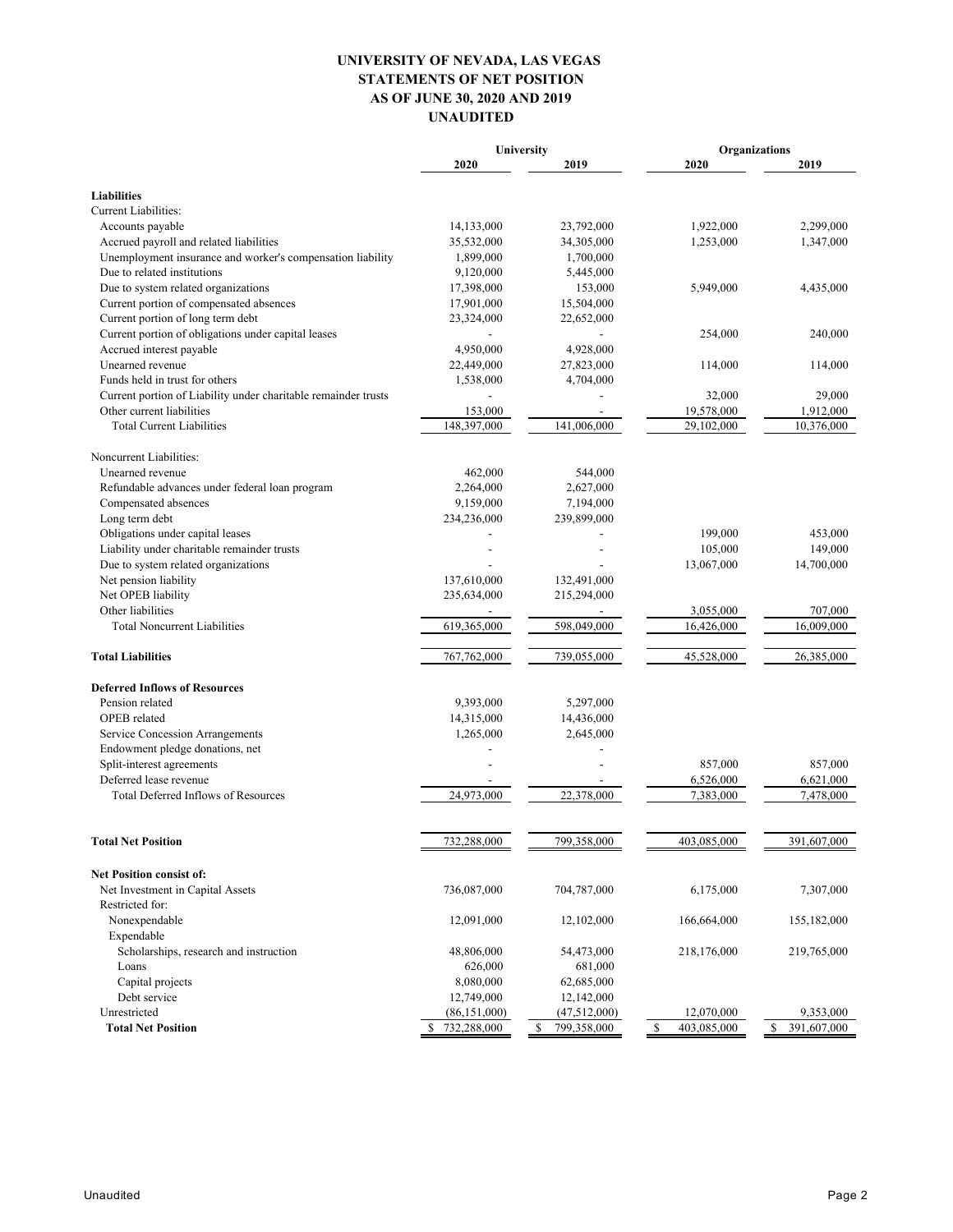#### **UNIVERSITY OF NEVADA, LAS VEGAS STATEMENTS OF REVENUES, EXPENSES, AND CHANGES IN NET POSITION FOR THE YEARS ENDED JUNE 30, 2020 AND 2019 UNAUDITED**

**2020 2019 2020 2019 Revenues Operating Revenues** Student tuition and fees (net of scholarship allowance of \$82,176,000 and \$75,268,000) \$ 222,463,000 \$ 207,620,000 Donor contributions - cash - - 39,216,000 25,713,000 Donor contributions - noncash 6,112,000 5,068,000 5,068,000 5,068,000 5,068,000 5,068,000 5,068,000 5,068,000 5,068,000 5,068,000 5,068,000 5,068,000 5,068,000 5,068,000 5,068,000 5,068,000 5,068,000 5,068,000 5,068,000 5, Federal grants and contracts 44,705,000 49,193,000 State grants and contracts 23,859,000 22,349,000<br>
Local grants and contracts 471,000 1,369,000 Local grants and contracts  $\frac{471,000}{10,000}$  1,369,000 Other grants and contracts 3,365,000 3,060,000 3,060,000 Sales and services of educational departments (including  $0$  (\$31,546,000 and \$33,731,000 from System Related Organizations) 88,228,000 93,414,000 Sales and services of auxiliary enterprises (net of scholarship allowances of \$1,581,000 and \$ 2,299,000) 43,894,000 53,194,000 Patient revenue 37,904,000 33,654,000 33,654,000 Contract revenue 16,310,000 16,310,000 16,310,000 16,310,000 16,310,000 16,310,000 16,310,000 16,310,000 16,310 Interest earned on loans receivable 46,000 58,000 Campus support 3,064,000 3,064,000 3,064,000 3,057,000 3,057,000 3,057,000 3,057,000 3,064,000 Special events and fundraising 155,000 155,000 155,000 155,000 155,000 155,000 155,000 155,000 155,000 155,000 Other operating revenues and the state of the control of the control of the control of the control of the control of the control of the control of the control of the control of the control of the control of the control of Total operating revenues 434,646,000 437,040,000 118,104,000 95,622,000 **Expenses Operating Expenses** Employee compensation and benefits  $562,810,000$   $528,345,000$   $28,516,000$   $27,311,000$ Utilities 12,455,000 12,295,000 12,295,000 Supplies and services and services and services the service of the services of the services of the services of the services of the services of the services of the services of the services of the services of the service of Scholarships and fellowships **43,813,000** 34,023,000 34,023,000 Program expenses - - 25,554,000 14,450,000 Depreciation 1,647,000 1,706,000 41,277,000 1,647,000 1,706,000 Total operating expenses 811,105,000 811,105,000 767,252,000 63,226,000 50,376,000 Operating (loss) income (376,459,000 (330,212,000) 54,878,000 45,246,000 **Nonoperating Revenue (Expenses)** State appropriations 246,268,000 237,017,000 Federal grants and contracts  $60,492,000$   $43,248,000$ Gifts (including \$23,426,000 and \$25,102,000 from System Related Organizations) 24,419,000 26,119,000 26,119,000 26,119,000 26,119,000 26,119,000 20,154,000 Investment income (loss), net 13,417,000 13,824,000 15,824,000 15,824,000 Gail (loss) on disposal of capital assets (476,000) (176,000) (176,000) (176,000) 8,000 Interest on capital asset-related debt (8,193,000) (8,739,000) (32,000) (50,000) (50,000) Payments to University of Nevada, Las Vegas - (69,695,000) (63,771,000) (63,771,000) Net transfers to System Administration and Institutions (2,685,000) 2,532,000<br>Other nonoperating revenues (expenses) (2,729,000) (1,141,000) Other nonoperating revenues (expenses) (2,729,000) (1,141,000) 1,293,000 4,190,000 Net nonoperating revenues (expenses) 330,513,000 319,014,000 (53,499,000) (43,799,000) Income (loss) before other revenue, expenses, gains or losses (45,946,000) (11,198,000) 1,379,000 1,447,000 **Other Revenues (Expenses)** Capital grants and gifts (including \$14,738,000 and \$5,265,000 from System Related Organizations) 15,890,000 5,431,000 Return of Capital Gifts (15,000,000)<br>State appropriations restricted for capital purposes (22,014,000) State appropriations restricted for capital purposes (22,014,000)  $(22.014,000)$ Additions to permanent endowments (including \$0 and \$7,000 from System Related Organizations) - 43,000 10,274,000 9,627,000 Other Foundation **41,000** 41,000 Total other revenues  $(21,124,000)$   $5,474,000$   $10,099,000$   $9,668,000$ Increase (Decrease) in Net Position (67,070,000) (5,724,000) (5,724,000) 11,478,000 11,115,000 **Net Position Net Position - beginning of year - as originally reported** 799,358,000 805,082,000 391,607,000 380,492,000 Cumulative effect of changes in accounting principle: Change in accounting for OPEB **Net Position - beginning of year - as restated** 799,358,000 805,082,000 391,607,000 380,492,000 **Net Position - end of year** \$ 732,288,000 \$ 799,358,000 \$ 403,085,000 \$ 391,607,000 **University Organizations**

Unaudited Page 3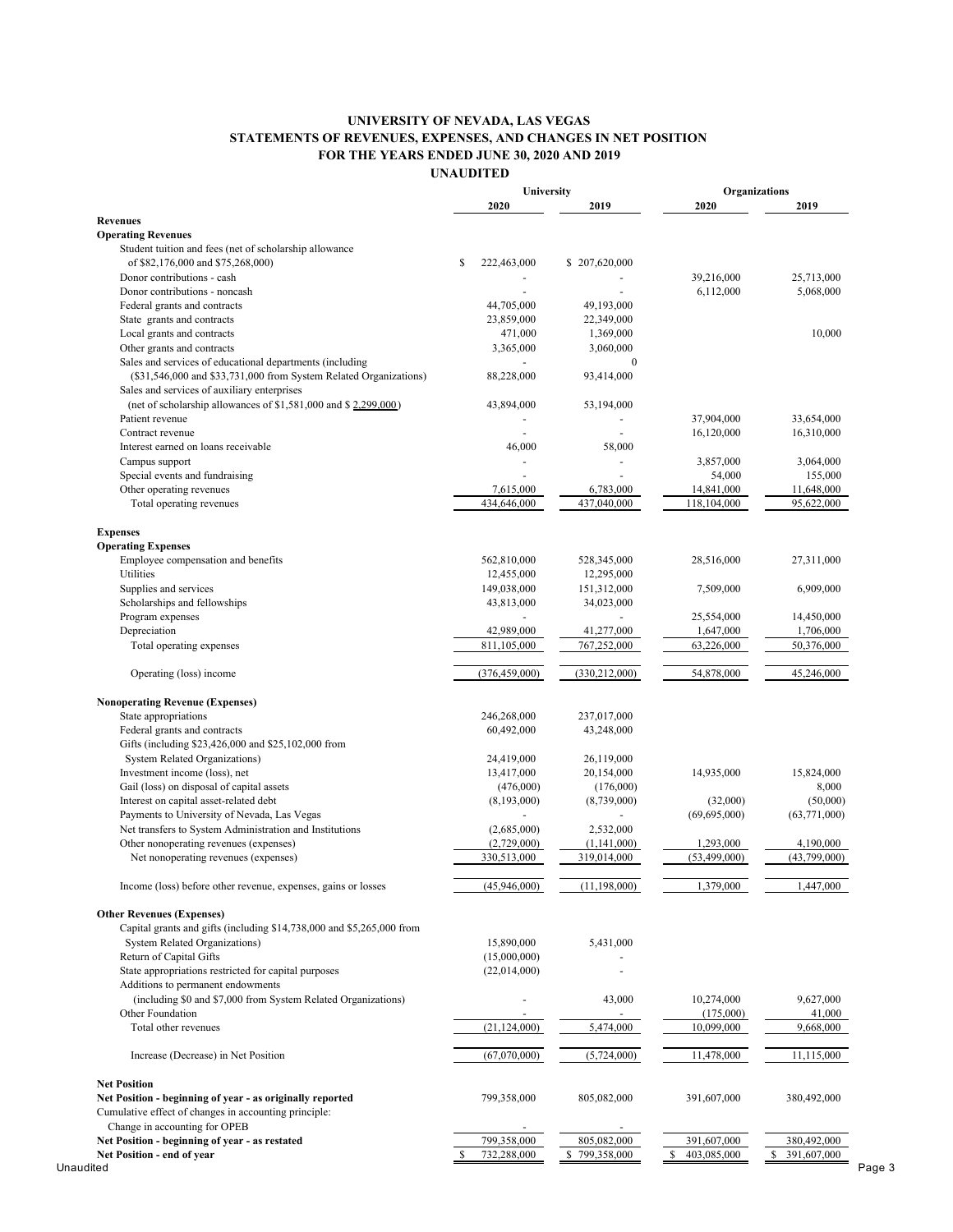## **UNIVERSITY OF NEVADA, LAS VEGAS STATEMENTS OF CASH FLOWS FOR THE YEARS ENDED JUNE 30, 2020 AND 2019 UNAUDITED**

|                                                               |                   | University                  |  |  |
|---------------------------------------------------------------|-------------------|-----------------------------|--|--|
|                                                               | 2020              | 2019                        |  |  |
| Cash flows from operating activities                          |                   |                             |  |  |
| Tuition and fees                                              | \$<br>221,349,000 | \$<br>208,463,000           |  |  |
| Grants and contracts                                          | 82,367,000        | 80,435,000                  |  |  |
| Payments to suppliers                                         | (156,344,000)     | (146, 031, 000)             |  |  |
| Payments for utilities                                        | (12,724,000)      | (12,179,000)                |  |  |
| Payments for compensation and benefits                        | (533, 410, 000)   | (512, 872, 000)             |  |  |
| Payments for scholarships and fellowships                     | (43,945,000)      | (33,838,000)                |  |  |
| Loans issued to students and employees                        | (222,000)         | (283,000)                   |  |  |
| Collection of loans to students and employees                 | 369,000           | 454,000                     |  |  |
| Sales and services of auxiliary enterprises                   | 42,813,000        | 53,185,000                  |  |  |
| Sales and services of educational departments                 | 81,757,000        | 88,351,000                  |  |  |
| Other receipts                                                | 7,915,000         | 6,470,000                   |  |  |
| Cash flows from operating activities                          | (310,075,000)     | (267, 845, 000)             |  |  |
| Cash flows from noncapital financing activities               |                   |                             |  |  |
| State appropriations                                          | 257,706,000       | 232,737,000                 |  |  |
| Federal Grants and Contracts                                  | 53,393,000        | 43,410,000                  |  |  |
| Net transfers to System Administration and Institutions       | (2,685,000)       | 2,532,000                   |  |  |
| Gifts and grants for other than capital purposes              | 23,951,000        | 25,774,000                  |  |  |
| Gifts for endowment purposes                                  |                   | 43,000                      |  |  |
| Direct lending receipts                                       | 59,075,000        | 57,817,000                  |  |  |
| Direct lending disbursements                                  | (49, 186, 000)    | (56,272,000)                |  |  |
| Agency transactions                                           | (3,399,000)       | 1,985,000                   |  |  |
| Principal payments received from loan to NSHE                 |                   | 3,094,000                   |  |  |
| Interest received from loan to NSHE                           |                   | 114,000                     |  |  |
| Principal paid on noncapital debt Note for School of Medicine | (2,800,000)       |                             |  |  |
| Interest paid on capital debt Note for School of Medicine     | (365,000)         |                             |  |  |
| Proceeds from Note for School of Medicine                     |                   |                             |  |  |
| Loan advances to system related organizations                 |                   |                             |  |  |
| Proceeds from notes payable                                   |                   |                             |  |  |
| Other                                                         | 111,000           | 189,000                     |  |  |
|                                                               | 335,801,000       | 311,423,000                 |  |  |
| Cash flows from noncapital financing activities               |                   |                             |  |  |
| Cash flows from capital financing activities                  |                   |                             |  |  |
| Proceeds from capital debt                                    | 20,452,000        |                             |  |  |
| Proceeds from sale of land                                    |                   |                             |  |  |
| Proceeds from sales of property and equipment                 | 163,000           | 939,000                     |  |  |
| Capital appropriations                                        | (20, 642, 000)    | 5,182,000                   |  |  |
| Capital grants and gifts received                             | 14,645,000        | 5,220,000                   |  |  |
| Payments for debt issuance costs                              | (449,000)         |                             |  |  |
| Loan issuance costs                                           |                   |                             |  |  |
| Purchases of capital assets                                   | (56,938,000)      | (60, 322, 000)              |  |  |
| Principal paid on capital debt and leases                     | (20, 830, 000)    | (19,711,000)                |  |  |
| Interest paid on capital debt and leases                      | (9,252,000)       | (10,327,000)                |  |  |
| Deposit for capital land purchase                             |                   |                             |  |  |
| Other                                                         | (51,000)          |                             |  |  |
| Cash flows from capital financing activities                  | (72,902,000)      | (79,019,000)                |  |  |
| Cash flows from investing activities                          |                   |                             |  |  |
| Proceeds from sales and maturities of investments             | 24,130,000        | 104,413,000                 |  |  |
| Purchase of investments                                       | (40,935,000)      | (97,207,000)                |  |  |
| Interest and dividends received on investments                | 8,916,000         | 8,784,000                   |  |  |
| Net increase in cash equivalents, non current investments     | 290,000           | (302,000)                   |  |  |
| Cash flows from investing activities                          | (7,599,000)       | 15,688,000                  |  |  |
| Net increase (decrease) in cash and cash equivalents          | (54,775,000)      | (19,753,000)                |  |  |
| Cash and cash equivalents, beginning of year                  | 105,117,000       | 124,870,000                 |  |  |
| Cash and cash equivalents, end of year                        | \$<br>50,342,000  | $\mathbb{S}$<br>105,117,000 |  |  |
|                                                               |                   |                             |  |  |